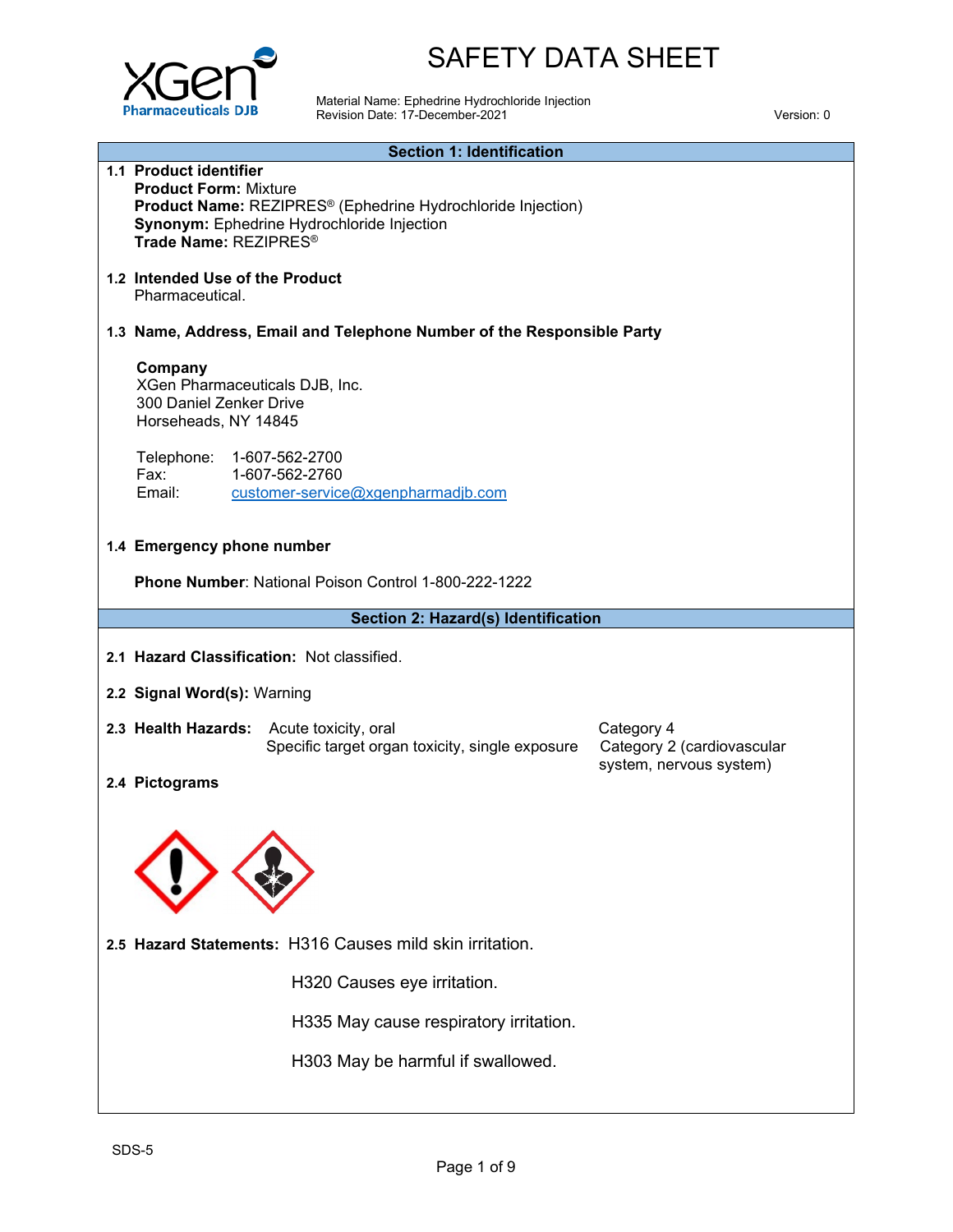

Material Name: Ephedrine Hydrochloride Injection Revision Date: 17-December-2021 Version: 0

| 2.6 Precautionary Statements: P233       | Keep container tightly closed.                                                                                                         |
|------------------------------------------|----------------------------------------------------------------------------------------------------------------------------------------|
| P261                                     | Avoid breathing dust/fume/gas/mist/vapor/spray.                                                                                        |
| P264                                     | Wash potentially exposed skin after handling.                                                                                          |
| P301<br>+<br>P317                        | IF SWALLOWED: Get medical help                                                                                                         |
| P304<br>$\pm$<br>P340                    | IF INHALED: Remove person to fresh air and<br>keep comfortable for breathing.                                                          |
| P305<br>$+$<br>P351<br>$\ddot{}$<br>P338 | IF IN EYES: Rinse cautiously with water for<br>several minutes. Remove contact lenses, if<br>present and easy to do. Continue rinsing. |
| P337<br>+<br>P317                        | If eye irritation persists: Get medical<br>advice/attention.                                                                           |
| P332<br>+<br>P317                        | If skin irritation occurs: Get medical<br>help.                                                                                        |
| P308<br>+<br>P316                        | If exposed or concerned: Get medical<br>help immediately.                                                                              |
| P403                                     | Store in a well-ventilated place.                                                                                                      |
| P501                                     | Dispose of contents/container in accordance<br>with local/provincial/federal regulations.                                              |

## **2.7 Description of other hazards:** None

NOTE. This document has been prepared in accordance with standards for workplace safety, which requires the inclusion of all known hazards of the product or its ingredients regardless of the potential risk. The precautionary statements and warning included may not apply in all cases. Your needs may vary depending upon the potential for exposure in your workplace.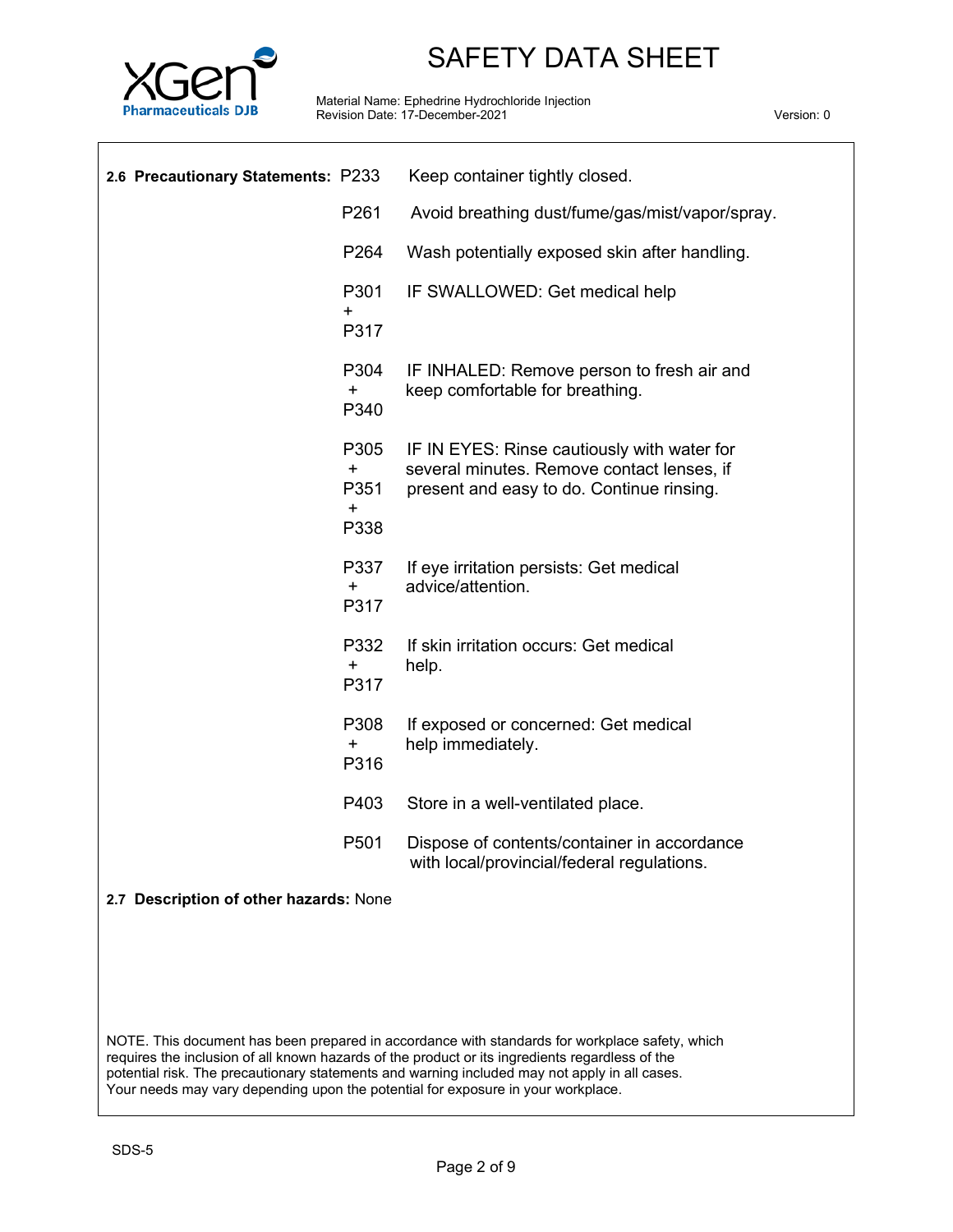

Material Name: Ephedrine Hydrochloride Injection Revision Date: 17-December-2021 Version: 0

| Section 3: Composition/ Information on Ingredients |               |                    |  |  |
|----------------------------------------------------|---------------|--------------------|--|--|
| Ingredient                                         | CAS#          | Conc. $(\%)$       |  |  |
| Ephedrine Hydrochloride                            | $50 - 98 - 6$ | 0.5                |  |  |
| Sodium Chloride                                    | 7647-14-5     | 0.8                |  |  |
| Hydrochloric Acid                                  | 7647-01-0     | *Used to adjust pH |  |  |
| Sodium Hydroxide                                   | 1310-73-2     | *Used to adjust pH |  |  |
| Water for Injection                                | 7732-18-5     | q.s.               |  |  |

There are no ingredients present which, within the current knowledge of the supplier and in the concentrations applicable, are classified as hazardous to health or the environment and hence require reporting in this section.

Occupational exposure limits, if available, are listed in Section 8.

#### **4 Section 4: First-Aid Measures**

- **4.1 After skin contact:** Wash with plenty of soap and water. Wash contaminated clothing thoroughly with water before removing it, or wear gloves. Continue to rinse for at least 20 minutes. Get medical attention. In the event of any complaints or symptoms, avoid further exposure. Wash clothing before reuse. Clean shoes thoroughly before reuse.
- **4.2 After eye contact:** Immediately flush eyes with plenty of water, occasionally lifting the upper and lower eyelids. Check for and remove any contact lenses. Continue to rinse for at least 20minutes. Get medical attention if irritation occurs.
- **4.3 After inhalation:** Remove victim to fresh air and keep at rest in a position comfortable for breathing. If not breathing, if breathing is irregular or if respiratory arrest occurs, provide artificial respiration or oxygen by trained personnel. It may be dangerous to the person providing aid to give mouth-to-mouth resuscitation. Get medical attention if adverse health effects persist or are severe. If unconscious, place in recovery position and get medical attention immediately.
- **4.4 After swallowing**: Wash out mouth with water. Remove dentures if any. Remove victim to fresh air and keep at rest in a position comfortable for breathing. If material has been swallowed and the exposed person is conscious, give small quantities of water to drink. Stop if the exposed person feels sick as vomiting may be dangerous. Do not induce vomiting unless directed to do so by medical personnel. If vomiting occurs, the head should be kept low so that vomit does not enter the lungs. Get medical attention if adverse health effects persist or are severe. Never give anything by mouth to an unconscious person. If unconscious, place in recovery position and get medical attention immediately. Maintain an open airway. Loosen tight clothing such as a collar, tie, belt or waistband.
- **4.5 Indication of Any Immediate Medical Attention and Special Treatment Needed** If you feel unwell, seek medical advice (show the label where possible).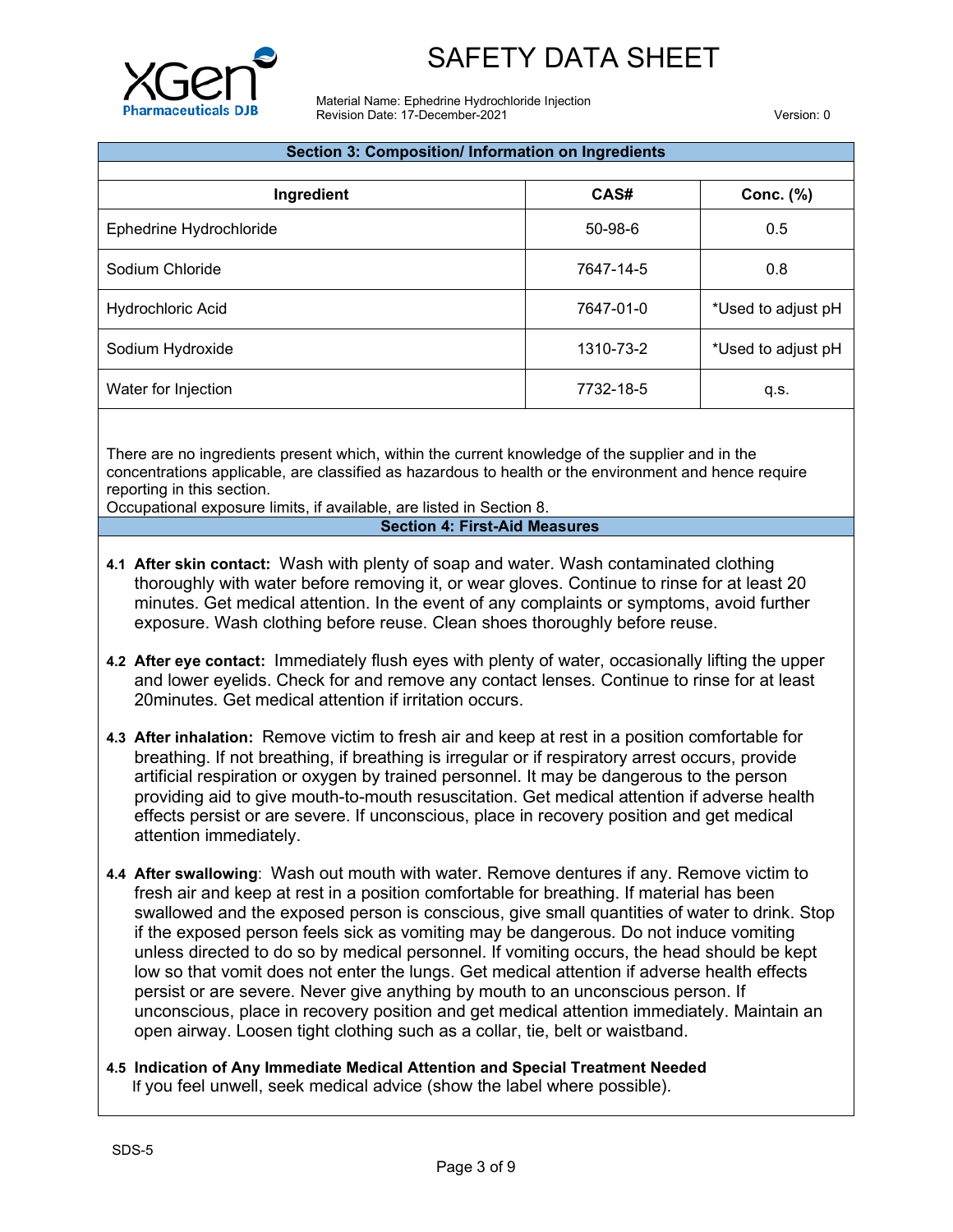

Material Name: Ephedrine Hydrochloride Injection Revision Date: 17-December-2021 Version: 0

- **4.6 Specific treatments:** No specific treatment.
- **4.7 Protection of first-aiders:** No action shall be taken involving any personal risk or without suitable training. It may be dangerous to the person providing aid to give mouth-to-mouth resuscitation. Wash contaminated clothing thoroughly with water before removing it, or wear gloves.

#### **Section 5: Fire-Fighting Measures**

- **5.1 Suitable extinguishing agents:** Use an extinguishing agent suitable for the surrounding fire.
- **5.2 Special Hazards Arising from the Substance or Mixture:** No specific fire or explosion hazard.
- **5.3 Special protective equipment for firefighters:** Fire-fighters should wear appropriate protective equipment and self-contained breathing apparatus (SCBA) with a full face-piece operated in positive pressure mode.

#### **Section 6: Accidental Release Measures**

- **6.1 For Non-emergency Personnel:** No action shall be taken involving any personal risk or without suitable training. Keep unnecessary and unprotected personnel from entering. Do not touch or walk-through spilled material. Avoid breathing vapor or mist. Provide adequate ventilation. Wear appropriate respirator when ventilation is inadequate. Put on appropriate personal protective equipment
- **6.2 For Emergency Responders:** If specialized clothing is required to deal with the spillage, take note of any information in Section 8 on suitable and unsuitable materials. See also the information in "For nonemergency personnel".
- **6.3 Measures for environmental protection:** Avoid dispersal of spilled material and runoff and contact with soil, waterways, drains and sewers. Inform the relevant authorities if the product has caused environmental pollution (sewers, waterways, soil or air).
- **6.4 Measures for cleaning/collecting:** Stop leak if without risk. Move containers from spill area. Approach release from upwind. Prevent entry into sewers, water courses, basements or confined areas. Wash spillages into an effluent treatment plant or proceed as follows. Contain and collect spillage with non-combustible, absorbent material e.g. sand, earth, vermiculite or diatomaceous earth and place in container for disposal according to local regulations (see Section 13). Dispose of via a licensed waste disposal contractor. Contaminated absorbent material may pose the same hazard as the spilled product.
- **6.5 Reference to Other Sections:** Section 1 for emergency contact information and Section 13 for waste disposal.

## **Section 7: Handling and Storage**

**7.1 Handling:** Put on appropriate personal protective equipment (see Section 8). Persons with a history of skin sensitization problems should not be employed in any process in which this product is used. Do not get in eyes or on skin or clothing. Do not ingest. Avoid breathing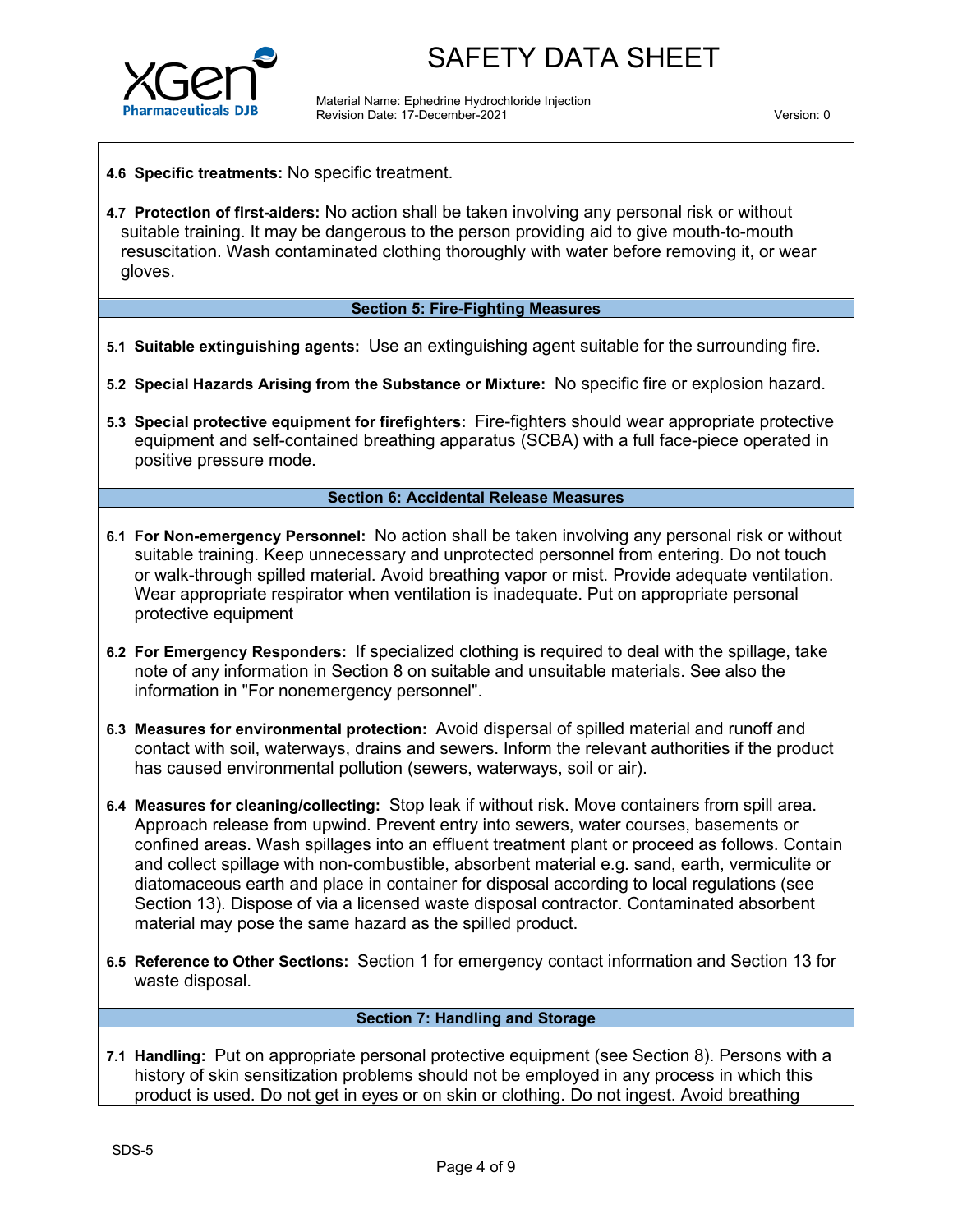

Material Name: Ephedrine Hydrochloride Injection Revision Date: 17-December-2021 Version: 0

vapor or mist. Keep in the original container or an approved alternative made from a compatible material, kept tightly closed when not in use. Empty containers retain product residue and can be hazardous. Do not reuse container.

Eating, drinking and smoking should be prohibited in areas where this material is handled, stored and processed. Workers should wash hands and face before eating, drinking and smoking. See also Section 8 for additional information on hygiene measures. Remove contaminated clothing and protective equipment before entering eating areas.

**7.2 Storage:** Store in accordance with local regulations. Store in original container protected from direct sunlight in a dry, cool and well-ventilated area, away from incompatible materials (see Section 10) and food and drink. Keep container tightly closed and sealed until ready for use. Do not store in unlabeled containers. Use appropriate containment to avoid environmental contamination.

#### **Section 8: Exposure Controls/Personal Protection**

- **8.1 Occupational Exposure Limits**: None
- **8.2 Appropriate Engineering Controls:** Good general ventilation should be sufficient to control worker exposure to airborne contaminants.
- **8.3 Environmental Exposure Controls:** Emissions from ventilation or work process equipment should be checked to ensure they comply with the requirements of environmental protection legislation.
- **8.4 Hygiene Measures:** Wash hands, forearms and face thoroughly after handling chemical products, before eating, smoking and using the lavatory and at the end of the working period. Appropriate techniques should be used to remove potentially contaminated clothing. Contaminated work clothing should not be allowed out of the workplace. Wash contaminated clothing before reusing. Ensure that eyewash stations and safety showers are close to the workstation location.
- **8.5 Skin Protection:** Chemical-resistant, impervious gloves complying with an approved standard should be worn at all times when handling chemical products if a risk assessment indicates this is necessary. Considering the parameters specified by the glove manufacturer, check during use that the gloves are still retaining their protective properties. It should be noted that the time to breakthrough for any glove material may be different for different glove manufacturers. In the case of mixtures, consisting of several substances, the protection time of the gloves cannot be accurately estimated. Appropriate footwear and any additional skin protection measures should be selected based on the task being performed and the risks involved and should be approved by a specialist before handling this product
- **8.6 Body Protection:** Personal protective equipment for the body should be selected based on the task being performed and the risks involved and should be approved by a specialist before handling this product
- **8.7 Respiratory Protection:** Use a properly fitted, air-purifying or supplied air respirator complying with an approved standard if a risk assessment indicates this is necessary. Respirator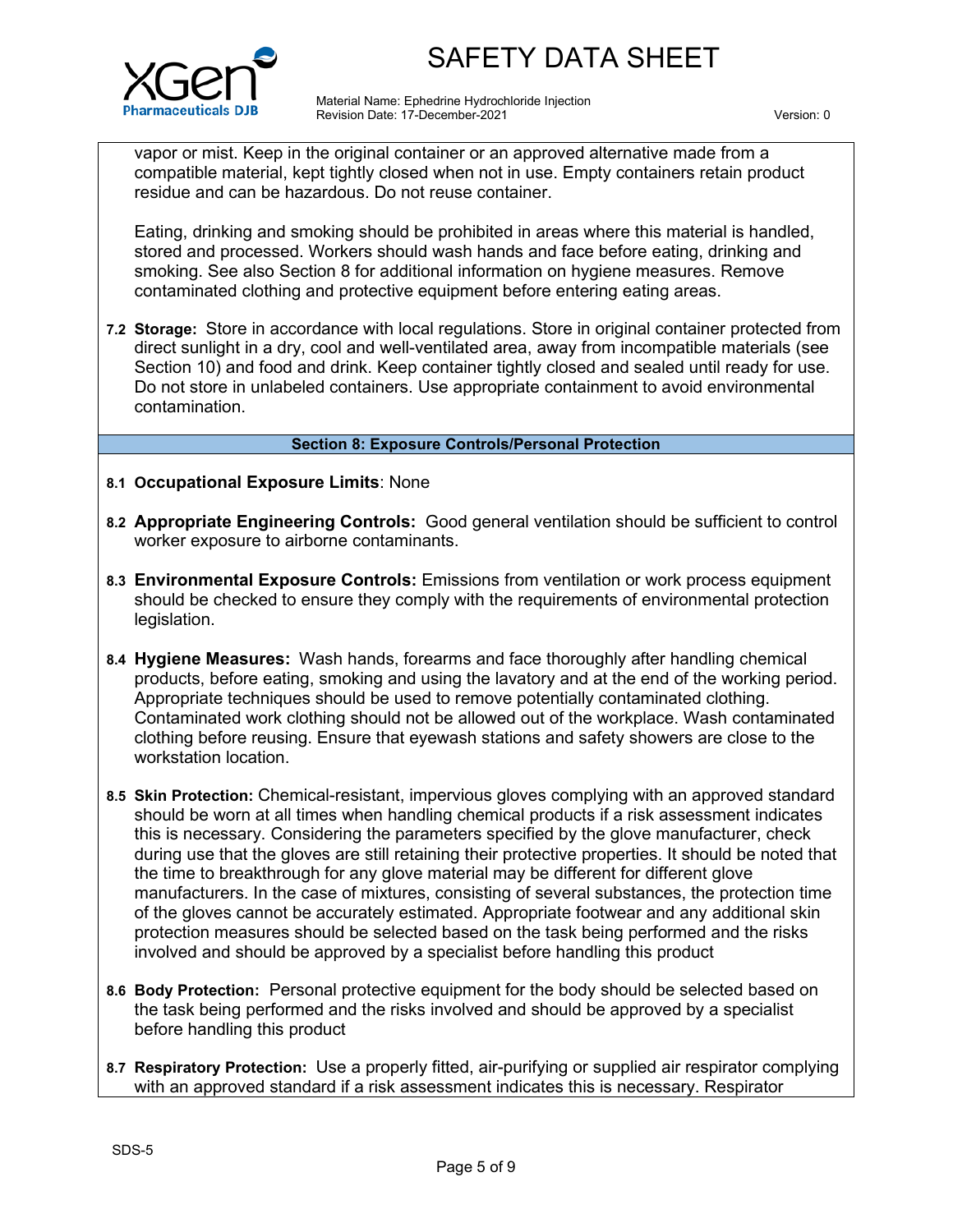

Material Name: Ephedrine Hydrochloride Injection Revision Date: 17-December-2021 Version: 0

selection must be based on known or anticipated exposure levels, the hazards of the product and the safe working limits of the selected respirator.

**8.8 Eye protection:** Safety eyewear complying with an approved standard should be used when a risk assessment indicates this is necessary to avoid exposure to liquid splashes, mists, gases or dusts. If contact is possible, the following protection should be worn, unless the assessment indicates a higher degree of protection: safety glasses with side shields

### **Section 9: Physical and Chemical Properties**

- **9.1 Form:** Liquid.
- 9.2 **Color:** Colorless.
- **9.3 Odor:** Not available.
- **9.4 Odor threshold:** Not available.
- **9.5 pH:** 5.0 to 6.5
- **9.6 Melting point/melting range:** Not available.
- **9.7 Boiling point/boiling range:** Not available.
- **9.8 Flash point:** Not available.
- **9.9 Evaporation rate:** Not available.
- **9.10 Flammability:** Not available.
- **9.11 Upper/lower flammability or explosive limits:** Not available.
- **9.12 Auto ignition temperature:** Not available.
- **9.13 Danger of explosion:** Not available.
- **9.14 Vapor pressure:** Not available.
- **9.15 Vapor density:** Not available.
- **9.16 Relative density:** Not available.
- **9.17 Solubility in/Miscibility with water:** Soluble in water.

#### **Section 10: Stability and Reactivity**

**10.1 Reactivity:** Stable and non-reactive under normal conditions of use, storage and transport.

- **10.2 Chemical stability**: Stable.
- **10.3 Conditions to avoid:** No specific data available.
- **10.4 Incompatible materials:** As a precautionary measure keep away from strong oxidizers.
- **10.5 Hazardous decomposition products:** No data available.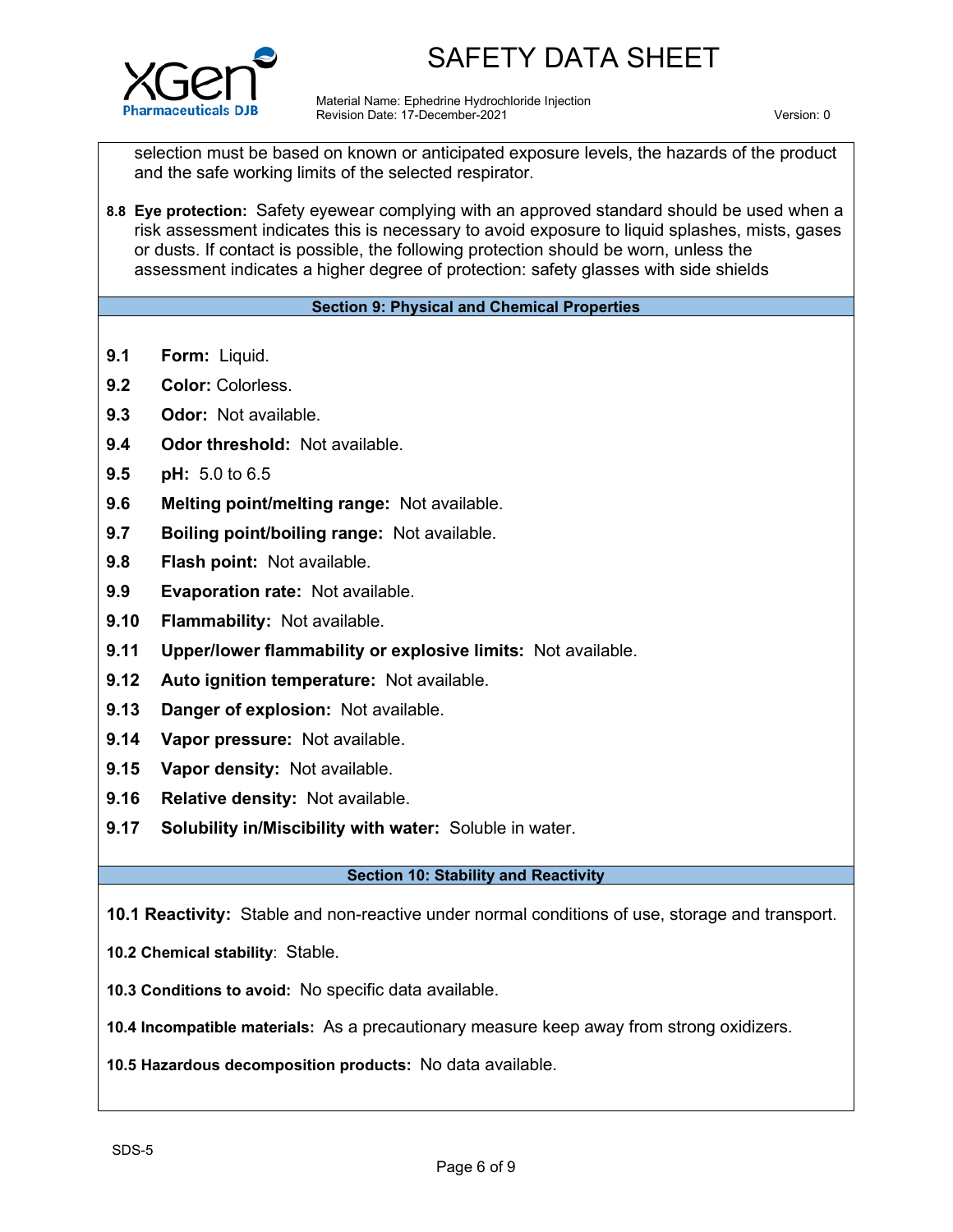

Material Name: Ephedrine Hydrochloride Injection Revision Date: 17-December-2021 Version: 0

#### **Section 11: Toxicological Information**

### **11.1 Acute toxicity:**

| Ingredient              | <b>Species</b> | Route      | Type             | <b>Dosage</b>          |
|-------------------------|----------------|------------|------------------|------------------------|
|                         | Rat            | Dermal     | LD50             | >2000 mg/kg            |
| Ephedrine hydrochloride | Rat            | Inhalation | LC50             | $>5.2$ mg/l, 4 hrs     |
|                         | Mouse<br>Rat   | Oral       | LD50             | 400 mg/kg<br>710 mg/kg |
|                         | Rat            | Oral       | LD <sub>50</sub> | 3000 mg/kg             |
| Sodium Chloride         | Rabbit         | Dermal     | LD50             | 10,000 mg/kg           |
|                         | Rat            | Inhalation | <b>LC50</b>      | 42 $g/m^3$ , 1 hr      |

#### **11.2 Potential routes of exposure/potential health effects**

**Skin:** Knowledge about health hazard is incomplete.

**Eye:** No known significant effects or critical hazards.

**Inhalation:** Knowledge about health hazard is incomplete.

**Ingestion:** Harmful if swallowed. .

**Carcinogenic effects:** Based on available data, the classification criteria are not met. A related material has not caused cancer in animal studies

**Mutagenic effects:** Knowledge about mutagenicity is incomplete.

**Reproductive toxicity:** Based on available data, the classification criteria are not met. A review of limited human pregnancy data has not demonstrated an increase in adverse developmental effects.

**Sensitization:** Knowledge about health hazard is incomplete.

**Target organs:** May cause damage to organs (cardiovascular system, nervous system).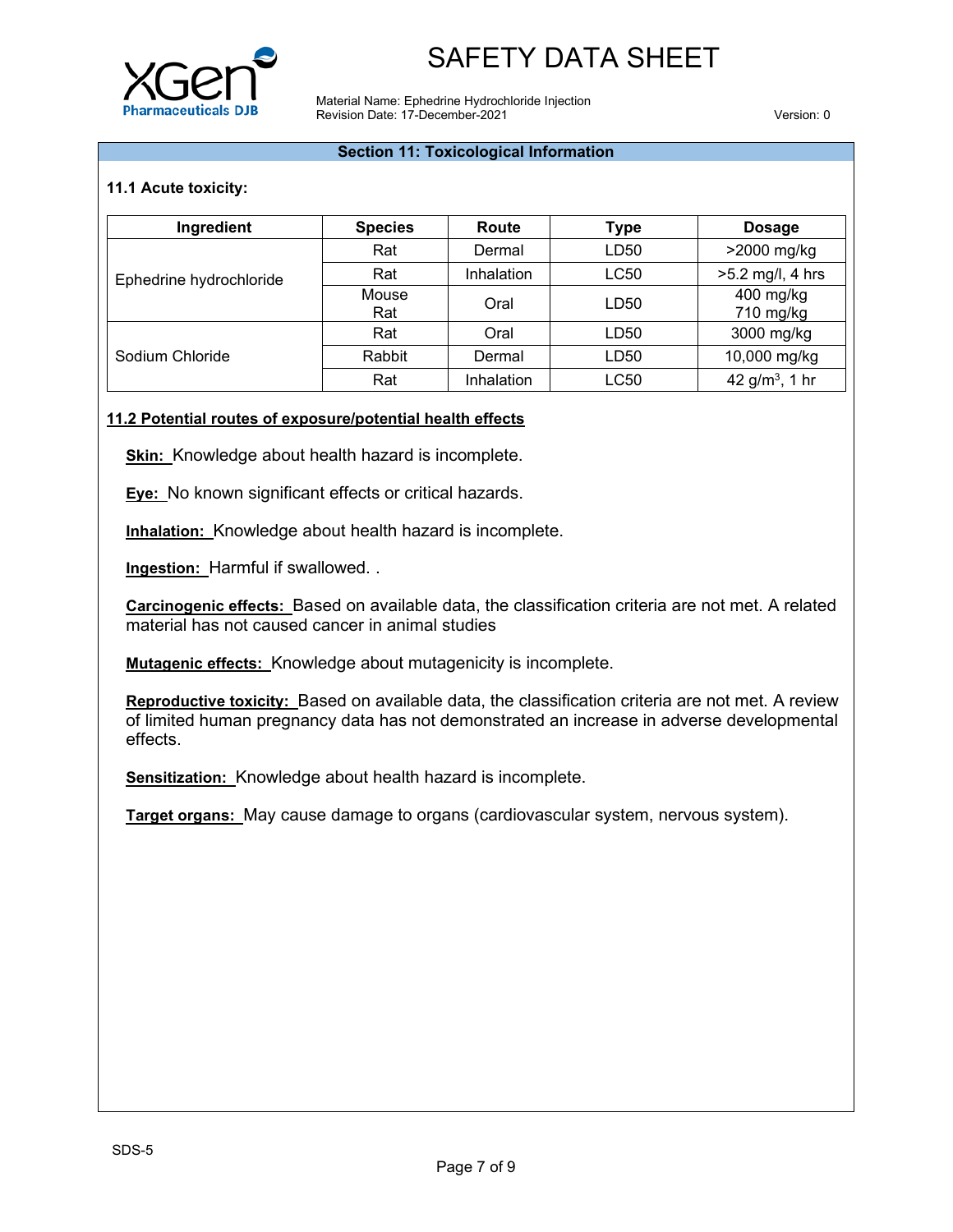

Material Name: Ephedrine Hydrochloride Injection Revision Date: 17-December-2021 Version: 0

#### **Section 12: Ecological Information**

- **12.1 Ecotoxicity:** There is no data available.
- **12.2 Mobility in soil:** Not available.
- **12.3 Biodegradation:** There is no data available.
- **12.4 Bioaccumulative potential (Ephedrine Hydrochloride)**: Octanol/water partition coefficient log Kow -2.07, at 25 °C

**12.5 Other adverse effects**: No known significant effects or critical hazards.

#### **Section 13: Disposal Considerations**

**Disposal information:** The generation of waste should be avoided or minimized wherever possible. Disposal of this product, solutions and any by-products should comply with the requirements of environmental protection and waste disposal legislation and any regional local authority requirements. Dispose of surplus and non-recyclable products via a licensed waste disposal contractor. Waste should not be disposed of untreated to the sewer unless fully compliant with the requirements of all authorities with jurisdiction. Waste packaging should be recycled. This material and its container must be disposed of in a safe way. Care should be taken when handling empty containers that have not been cleaned or rinsed out. Empty containers or liners may retain some product residues. Avoid dispersal of spilled material and runoff and contact with soil, waterways, drains and sewers.

#### **Section 14: Transport Information**

### **14.1 DOT regulations:**

| <b>UN Proper Shipping Name</b> | <b>UN Number</b> | <b>Transport Hazard Class</b> | <b>Packing Group</b> |
|--------------------------------|------------------|-------------------------------|----------------------|
|                                | Not regulated.   |                               |                      |

### **14.2 Air transport ICAO-TI and IATA-DGR:**

| <b>UN Proper Shipping Name</b> | <b>UN Number</b> | <b>Transport Hazard Class</b> | <b>Packing Group</b> |
|--------------------------------|------------------|-------------------------------|----------------------|
|                                | Not regulated.   |                               |                      |

### **Environmental Hazards**: None.

**Special precautions for user:** Transport within user's premises: always transport in closed containers that are upright and secure. Ensure that persons transporting the product know what to do in the event of an accident or spillage.

#### **Section 15: Regulatory Information**

**15.1 US Federal Regulations**

**DEA List I Chemicals:** Listed.

**California Proposition 65:** Not listed.